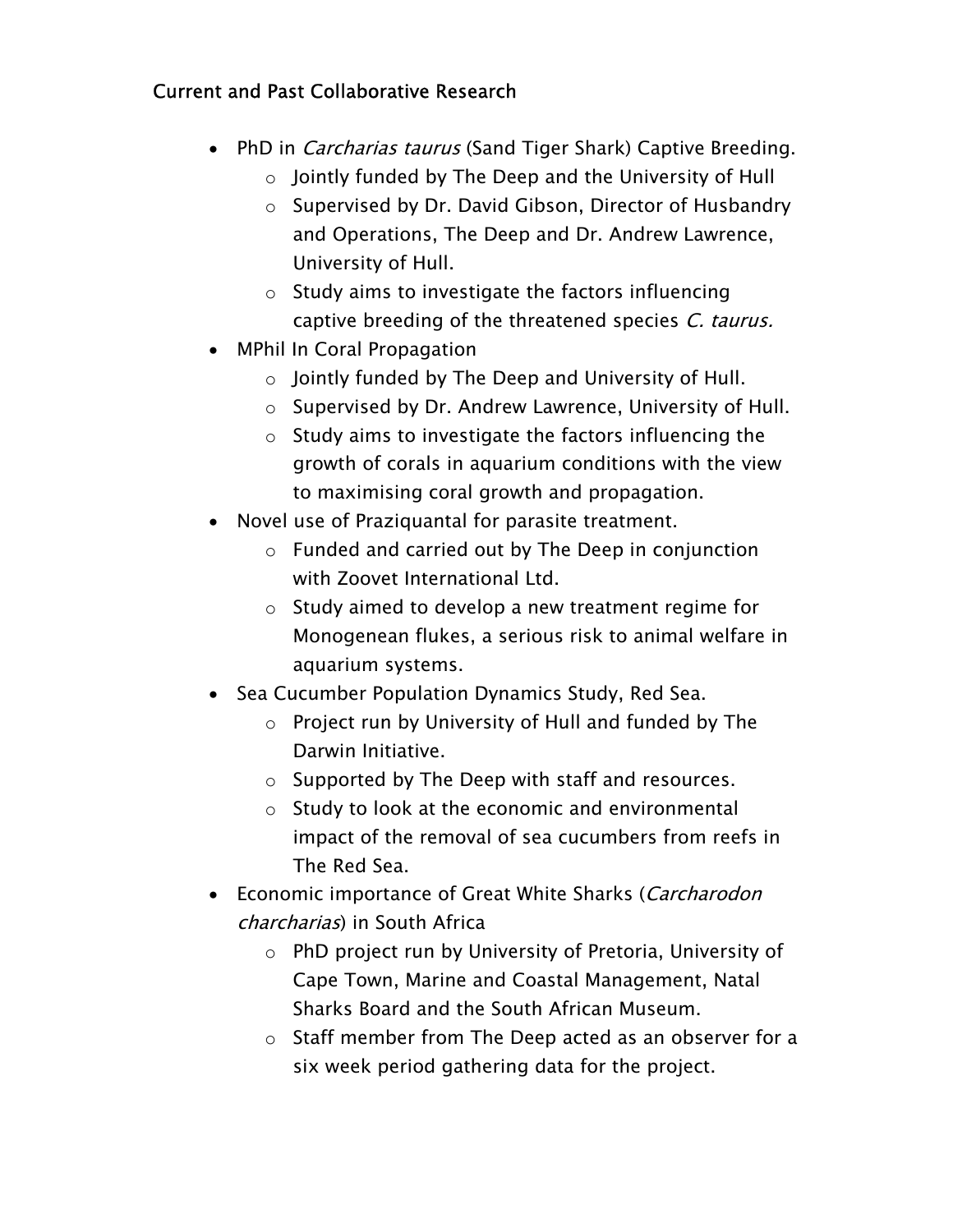# In-House Current and Past Research

- Development of husbandry practices Study of  $\beta$ –glucan immunostimulant. Uses of as adjuvant to vaccination, combination treatments with antibiotics and quarantine procedures
- $\bullet$  Preliminary studies into the efficacy of <code>β–glucan</code> immunostimulant as an intramuscular injection.
- Continuation of praziquantel study with bioladen lifesupport systems
- Energetic studies of feeding regimes.
- Use of liquid vitamin supplementation of food and subjective study of health and colouration of exhibit animals
- Surgical procedures to remove an infected eye of a Flying Gurnard Dactylopterus volitans and use of constant flow anaesthesia
- Surgical excision, histological investigation into a tumor-like growth and recovery of Greater Spotted Dogfish Scyliorhinus stellaris.
- Development of techniques for 'in water' administration of intramuscular drugs
- Study of mineral and essential element depletion of artificial seawater in closed cycle filtration systems
- Comparison of bath treatment and system dosing efficacy on the treatment of a monogenean fluke infection in the Yellow Masked Angelfish Euxiphipops xanthometapon
- Tooth shedding rate in captive Grey Reef sharks, unique opportunity for investigation into recording increase in tooth size possible correlations with growth rates
- Biomass calculations of exhibits
- Histological examination of post mortem samples with development of photographic database for tissues references
- Videographic and photographic database of post mortems and treatments- Their use in baseline line reference data, unique to The Deep
- Development of interactive CD-ROM for training in post mortem and quarantine procedures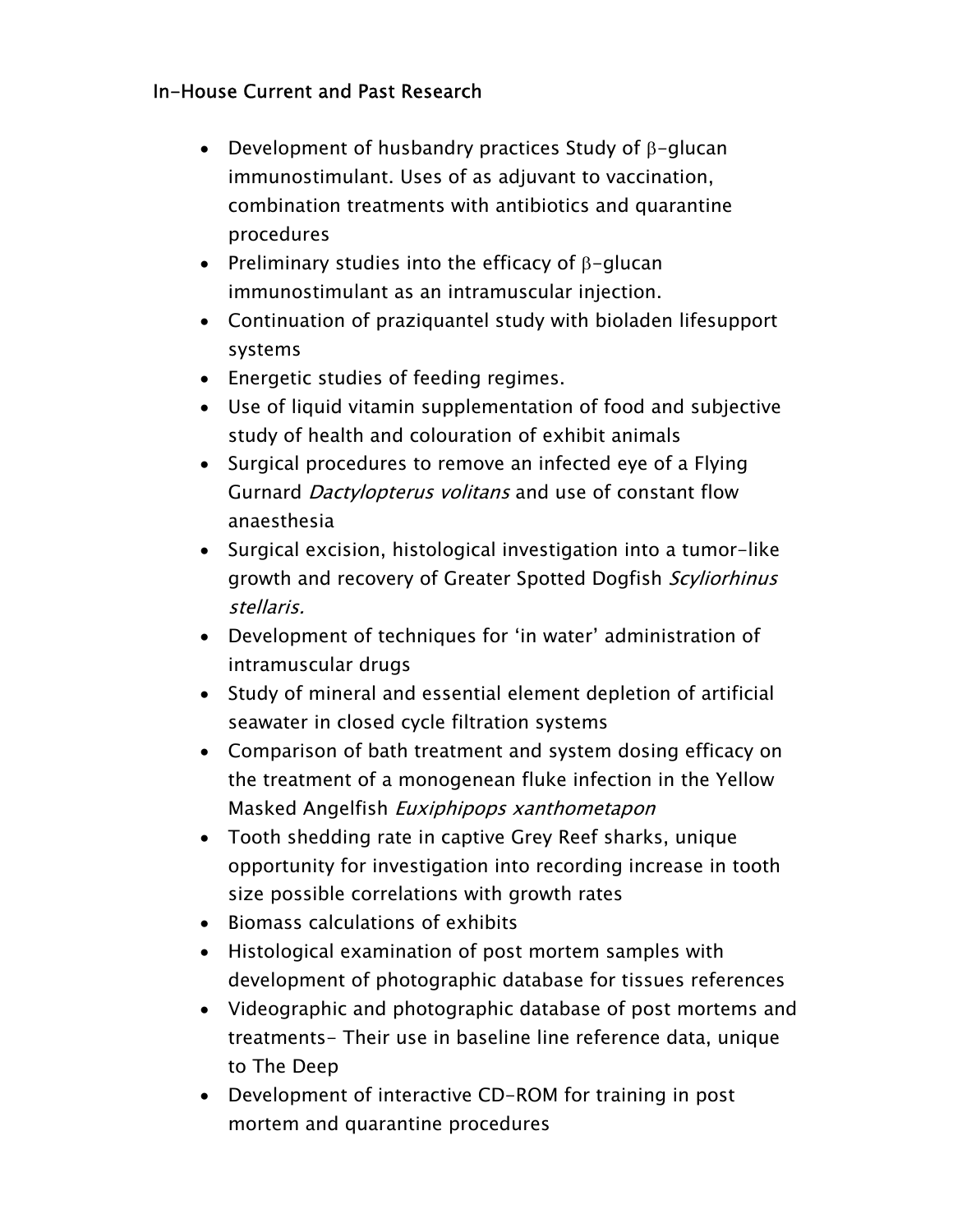- Trials with a sintered glass filtration column for removal of nitrates on the coral quarantine system.
- Positive feedback habituation to visual targets in the Grey Reef shark Carcharhinus amblyrhynchos-A technique to segregate species for target feeding
- Use of feeding stations to target specific exhibit animals
- Environmental enrichment for the Day Octopus Octopus cyanea
- Trials and development of application of a new gel diet
- Enrichment regimes for live food culture
- Management database to amalgamate stock, transfers drug, treatment, PM, photographs, donations from public, COSSH, and veterinary records- Aim to design database transferable to other aquaria.
- Clown fish breeding study- Investigation of preference of spawning substrate, nutrition work, egg mass density, survivability at various stages in lifecycle
- Literature review of Cold water corals eg. *Lophelia sp.* as background research for future displays and development of husbandry manual for the European coral FAITAG (Fish and Invertebrate Taxonomic Advisory Group)
- Continuous monitoring of behaviours observed in exhibits
- Breeding success of the Brown Banded Bamboo shark Chiloscyllium punctatum in the lagoon

# Publications and presentations

- "Stock Record Techniques at The Deep", presentation by Graham Hill (Science Officer, The Deep) at The National Aquarium Workshop 2001.
- "Coral Display at The Deep", poster presentation by Andrew McLeod (Senior Aquarist, The Deep) at The National Aquarium Workshop 2001.
- "Quarantine", poster presentation by Richard Oades (Aquarist) at The National Aquarium Workshop 2001.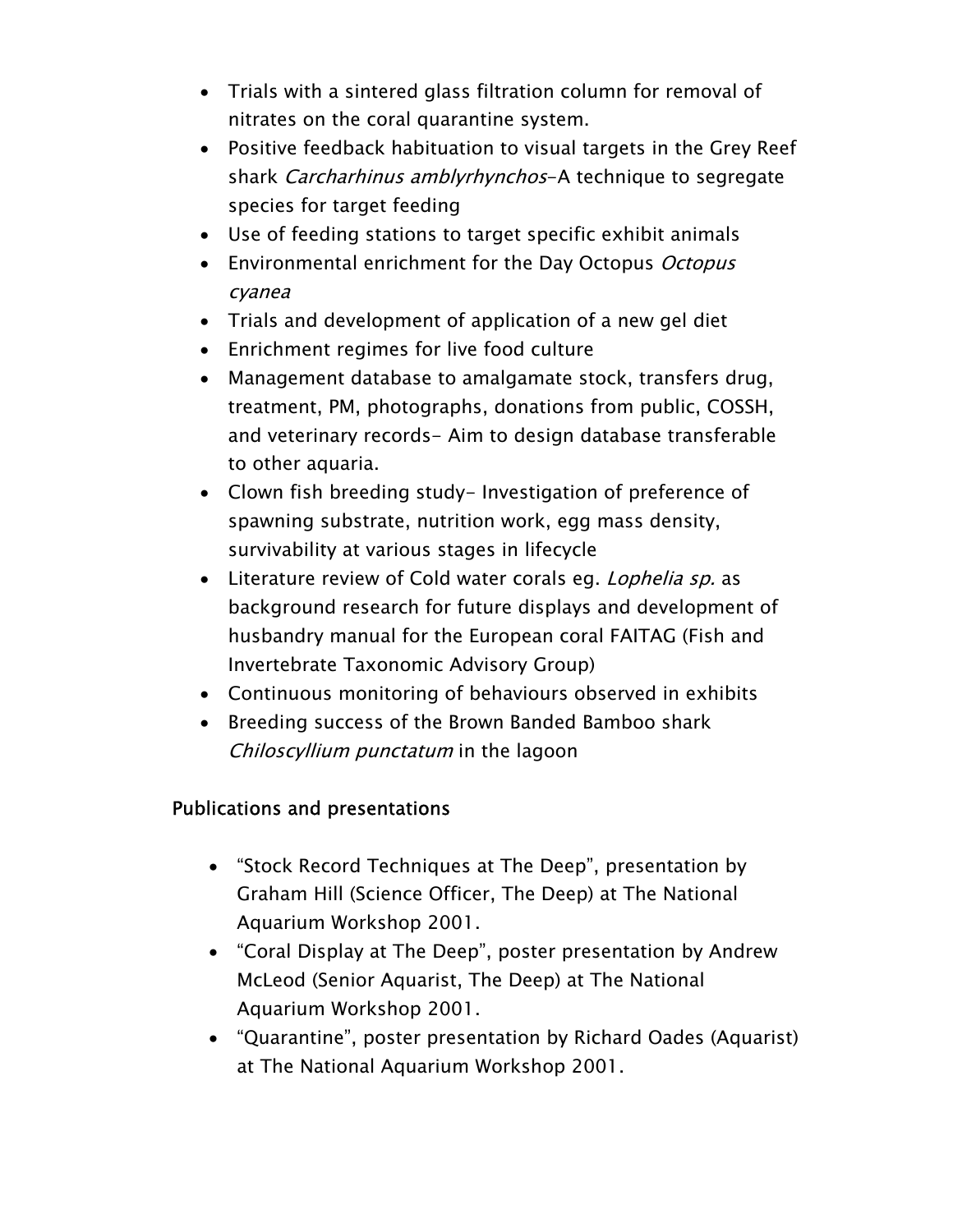- "Aquarium Diving Operations in the UK", presentation by Dr. David Gibson (Director of Husbandry and Operations, The Deep) at the National Aquarium Workshop 2002.
- "Applications of Praziquantel for the control and treatment of monogenean flukes in aquaria", presentation by Katy Rigby (Assistant Curator, The Deep) and Mark Geach MRCVS (Zoovet International Ltd.)
- "Coral Propagation at The Deep", poster presentation by Andrew McLeod (Senior Aquarist, The Deep) at the National Aquarium Workshop 2002.
- "Feeding and Supplementation", poster presentation by Richard Oades (Aquarist, The Deep) at the National Aquarium Workshop 2002.
- Case Study: Grey Reef Shark Transport. The development of post transport acclimation using fluid therapy. Presentation by Graham Hill (Science Officer, The Deep). To be presented at 7<sup>th</sup> European Elasmobranch Association meeting in September 2003 in Italy.
- "The Deep, it's first year and beyond", presentation to be given by Dr. David Gibson (Director of Husbandry and Operations. The Deep) at the European Union of Aquarium Curators conference, Vienna October 2003.
- The clinical development and management of catherisation and parenteral nutrition in captive Grey Reef Sharks (Carcharhinus amblyrynchos). Intended for peer reviewed publication in Veterinary Record
- Pharmacokinetic studies of praziquantel in seawater and the effects of protein skimming, ozone and ultraviolet radiation on its stability and efficacy. Intended for a report for the Veterinary Medicals Directorate and for publication as a paper as yet undecided.
- The isolation and genetic identification of temperate bacterial pathogen Vibrio ichthyoenteri found in Pollock (Pollachius pollachius). Intended as short communication.